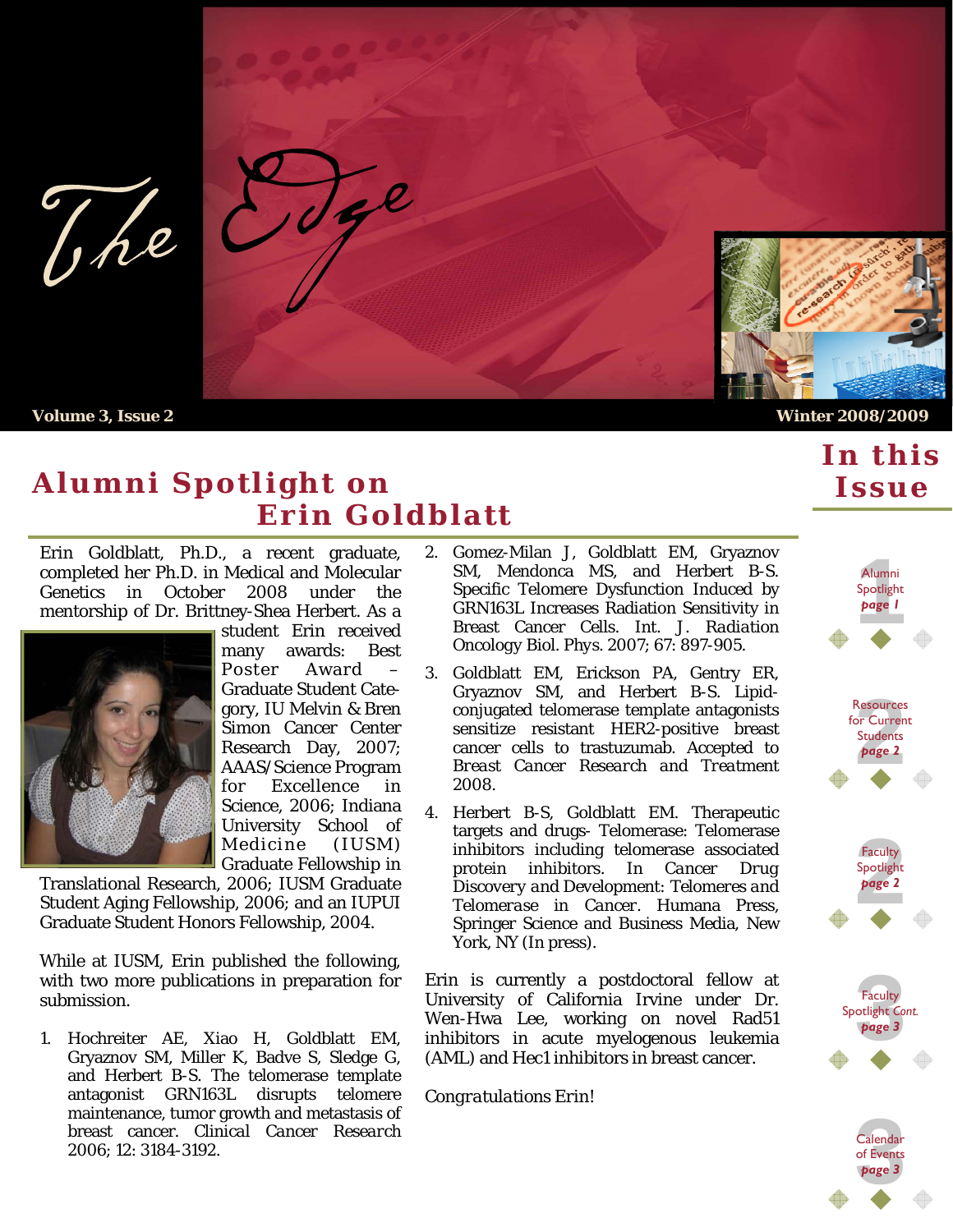#### **Reminder**

## **Resources for Current Students**

**January 15th is the Application Deadline** 

#### **Help Greet Prospective IBMG Students During the 2009 Campus Visits**

Consider volunteering for the IBMG Campus Visit Weekends held January 22nd through 24th and February 19th through 21st. This is your opportunity to share what it is like to be a graduate school at the IU School of Medicine. If you are interested in volunteering for either weekend please complete the participation form through Survey Monkey at:

http://www.surveymonkey.com/s.aspx? sm=DBoMGZMKgPICj1JobtmSRA\_3d\_3d prior to January 5<sup>th</sup>, 2009.

Before volunteering for any event outside of the lab always check with your mentor.

#### **Light at the End of the Tunnel**

Is it that time? Time to start hammering out your thesis or dissertation? Don't forget to download the Indiana University Graduate School's *A Guide To The Preparation of Thesis and Dissertations* from the IUPUI Graduate Office website at http://www.iupui.edu/~gradoff/students/ (scroll to the bottom of the page). And when the time comes to defend, don't forget to submit your defense announcement AT LEAST 30 days prior to your defense to the IUSM Graduate Division, MS 207.

#### **Forms, Forms, Forms**

Wondering why so many forms? This is our way to ensure that you are progressing through the IBMG Program smoothly and to protect you from the pitfalls of graduate school. We want to make sure that you are making informed decisions on rotations and your coursework, and that you are getting the information you need to successfully map your career.

Wondering where you left your Mentor Agreement form, Rotation Request form, or one of the many other forms? See http:// grad.medicine.iu.edu/gradforms to download most all of the forms you will need.

#### **Cellular & Integrative Physiology**

**10 Ph.D. Programs**

**Anatomy & Cell Biology** 

**Biochemistry & Molecular Biology** 

**Medical & Molecular Genetics** 

**Medical Biophysics & Biomolecular Imaging** 

**Medical Neuroscience** 

**Microbiology & Immunology** 

**Pathology & Laboratory Medicine** 

**Pharmacology** 

**Toxicology** 

### **Potential Treatment for**



Dr. D. Wade Clapp, Freida and Albrecht Kipp Professor of Pediatrics at the IUSM leads a team of researchers conducting a phase 2 clinical trial on patients with plexiform neurofibromas using the anti-cancer drug Gleevec. Plexiform neurofibromas affects nearly half of those diagnosed with neurofibromatosis. The tumors can greatly impair a patient's life and can be fatal.

## **Neurofibromatosis**

Gleevec was successfully used in a "compassionate use" case on a critically ill three-year old girl at Riley Hospital for Children in Indianapolis. The little girl's tumor was reduced by about 80 percent. As a result she was removed from treatment and is now being followed.

The research team includes Dr. Feng-Chun Yang, assistant professor of pediatrics, Dr. David A. Ingram Jr., associate professor of pediatrics, and Luis F. Parada, professor of developmental biology at the University of Texas Southwestern Medical Center.

The research leading to the clinical trial was funded by the National Institute of Neurological Disorders and Stroke and the National Cancer Institute as well as the Department of Defense and the Riley Children's Foundation.

For more information click here.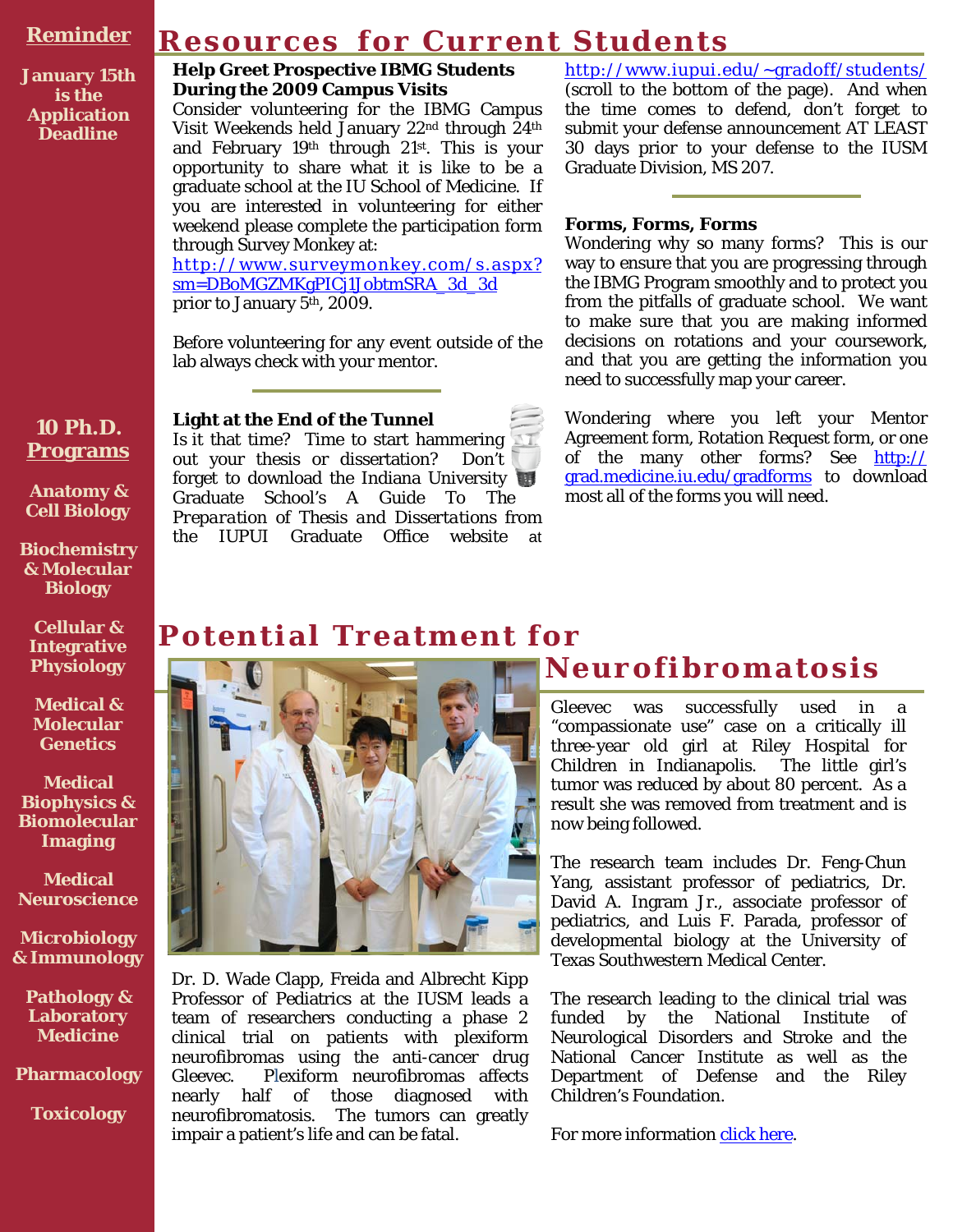### **Clinical Trial for Ovarian Cancer Patients**

Dr. Daniela Matei, M.D., associate professor of medicine at the Indiana University School of



Medicine and Dr. Kenneth Nephew, Ph.D., professor of medical science, cellular and integrative physiology, and obstetrics and gynecology, both researchers with the IU Simon Cancer Center, will lead a new novel phase 2

clinical trial sponsored by the National Cancer Institute. The goal of the clinical trial is to reverse the resistance to carboplatin in ovarian cancer patients. Carboplatin is the most common drug for treating recurrent ovarian cancer.

This past spring Dr. Matei accepted an IBMG Student, Liyun Cao, to her laboratory as a Biochemistry and Molecular Biology doctoral student.

View more information on the clinical trial.

# **Associate Dean for Diversity Affairs Named**

Indiana University School of Medicine recently named George Rausch, Ed.D. associate dean for diversity affairs. Dr. Rausch will be coming to us from his current position as associate dean of multicultural affairs at Saint Louis University School of Medicine to direct diversity affairs at Indiana University School of Medicine.

Dr. Rausch's experience in founding and implementing many programs and initiatives

to increase diversity in medical education will be a great asset to the school.

For additional Information click here.



Calendar of Events

| January 12         | <b>Classes Resume</b><br><b>Rotation 2 Begins</b>                     |
|--------------------|-----------------------------------------------------------------------|
| January 15         | <b>IBMG Program for Ph.D.</b><br><b>Study Application Deadline</b>    |
| January 19         | Martin Luther King, Jr. Day<br>No classes                             |
| January 22-24      | <b>Campus Visits for selected</b><br><b>IBMG Prospective Students</b> |
| February 19-21     | <b>Campus Visits for selected</b><br><b>IBMG Prospective Students</b> |
| <b>February 20</b> | <b>IBMG Rotation 3 Request</b><br>Form Due                            |



Research. Discover. Cure. en av d